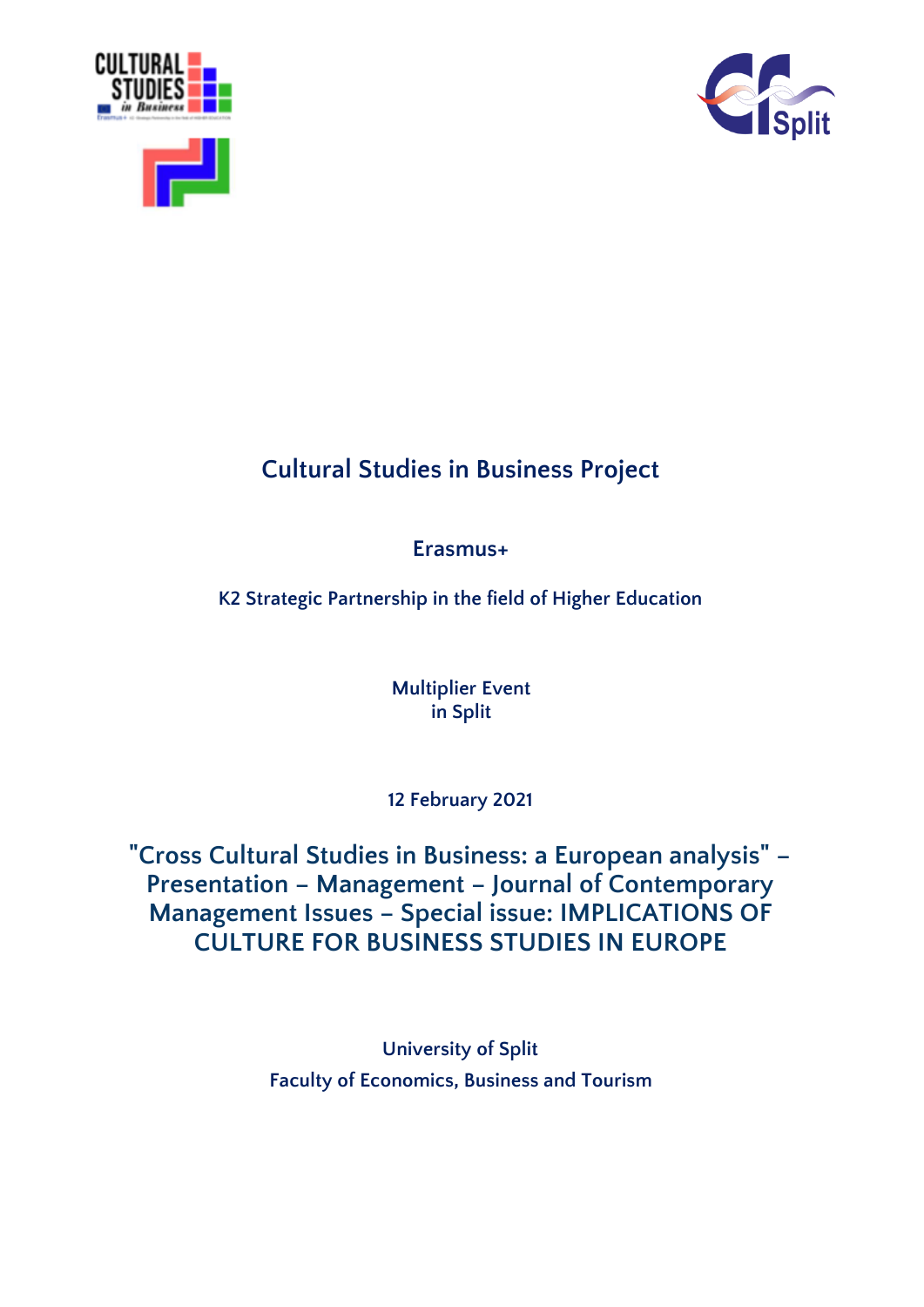



## **Programme**

| Friday $-12$<br><b>February</b><br><b>ZOOM</b> | Multiplier Event -"Cross Cultural Studies in Business: a European analysis" -<br>Presentation - Management - Journal of Contemporary Management Issues -<br>Special issue: IMPLICATIONS OF CULTURE FOR BUSINESS STUDIES IN EUROPE                                                                                                                                                                                                                                                                                                                                                                                                                                                                                                                                                        |
|------------------------------------------------|------------------------------------------------------------------------------------------------------------------------------------------------------------------------------------------------------------------------------------------------------------------------------------------------------------------------------------------------------------------------------------------------------------------------------------------------------------------------------------------------------------------------------------------------------------------------------------------------------------------------------------------------------------------------------------------------------------------------------------------------------------------------------------------|
| $9:30 - 10:00$                                 | <b>Participant Registration</b>                                                                                                                                                                                                                                                                                                                                                                                                                                                                                                                                                                                                                                                                                                                                                          |
| $10:00 - 10:10$<br>$10:10 - 10:30$             | Welcome speech by Prof. Snjezana Pivac, the Vice Dean of Faculty of Economics,<br><b>Business and Tourism</b><br><b>Presentation of CSB project</b>                                                                                                                                                                                                                                                                                                                                                                                                                                                                                                                                                                                                                                      |
|                                                | Dr. Dario Miocevic, project leader                                                                                                                                                                                                                                                                                                                                                                                                                                                                                                                                                                                                                                                                                                                                                       |
| $10:30 - 11:00$                                | Presentation of the intellectual output #3 of the project: Management - Journal of<br><b>Contemporary Management Issues - Special issue: IMPLICATIONS OF CULTURE FOR</b><br><b>BUSINESS STUDIES IN EUROPE</b><br>Dr. Niksa Alfirevic, Journal Editor; Faculty of Economics, Business and Tourism,<br>University of Split<br>Dr. Ivana Bilic, Guest Editor, Faculty of Economics, Business and Tourism, University of<br>Split<br>Dr. Ljubisha Petrusevski, Guest Editor, Euro College, North Macedonia                                                                                                                                                                                                                                                                                   |
| $11:00 - 12:00$                                | Paper presentation by authors - PART 1 (approximately 10 minutes per paper)<br>1# ECONOMICS OF UNIQUENESS IN CROATIAN HISTORIC TOWNS: LOOKING FOR NEW<br>URBAN MODELS, N. Urošević & D. Grubišić<br>2# THE RELEVANCE OF EU EXTERNAL CULTURAL SYNERGIES: THE EXTERNAL ACTION<br>STRATEGY AND INSTITUTIONAL INTERCULTURAL ATTITUDES, Lj. Simic<br>at CITY BRAND IMAGE FORMATION BY URBAN HERITAGE INITIATIVE, M. Cernikovaite<br>Z. Karazijien<br>4# AN INTEGRATION OF CUSTOMER VALUE AND CUSTOMER RELATIONSHIP IN URBAN<br>CENTRES AND PERIPHERIES: RESEARCH IMPLICATIONS FOR BUSINESS PRACTICE AND<br>BUSINESS STUDIES, R. Smaliukiene & S. Bekesiene & G. Lipciute<br>5# PROPOSAL OF A NEW RESEARCH CONSTRUCT IN FEMALE ENTREPRENEURSHIP, M.<br>Vadnjal & J. Vadnjal & A. Bernik Dermol |
| $12:00 - 12:30$                                | Authors Q & A session with participants                                                                                                                                                                                                                                                                                                                                                                                                                                                                                                                                                                                                                                                                                                                                                  |

12:30 - 13:00 **Coffee Break**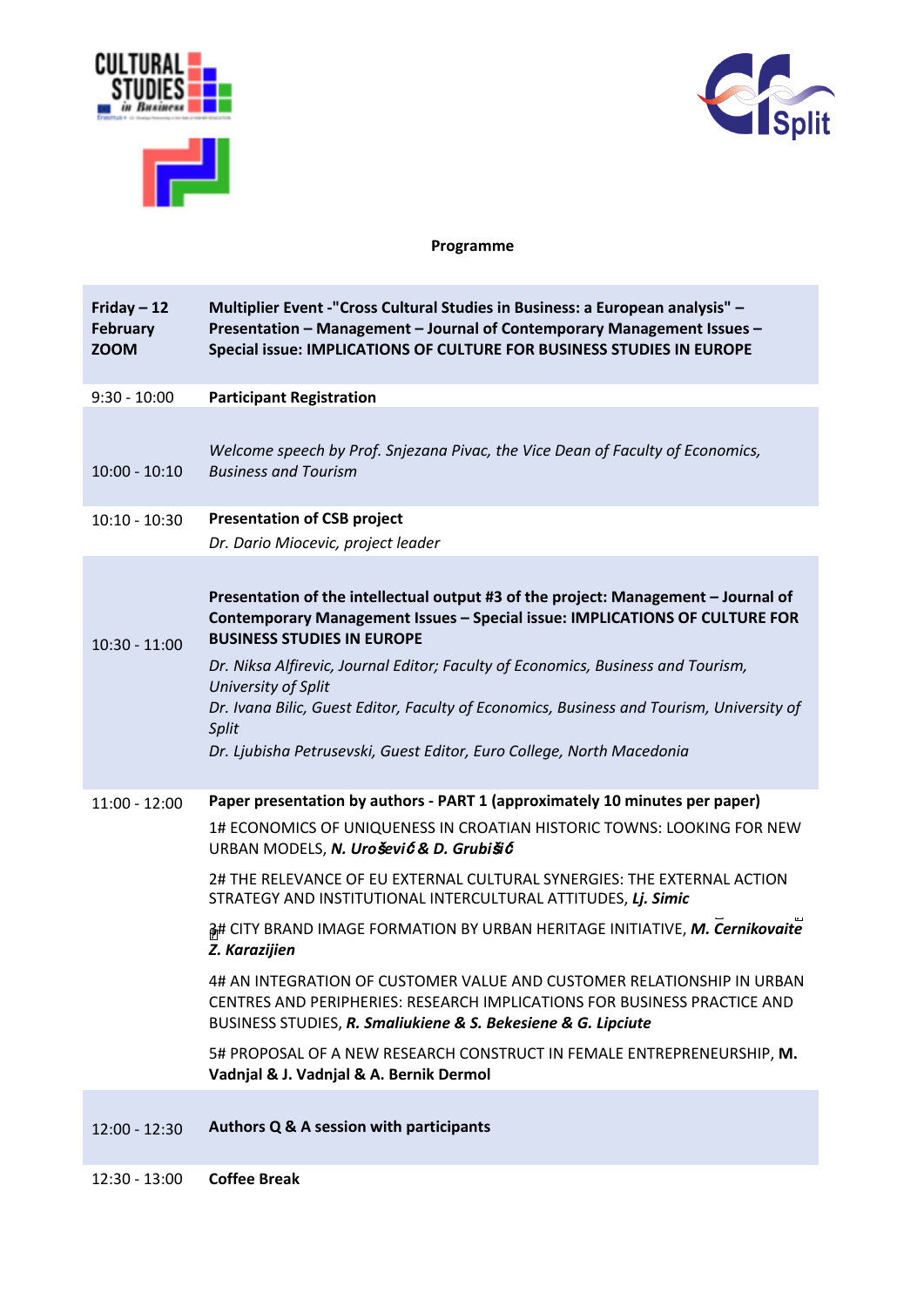





## 13:00 - 14:00 **Paper presentation by authors - PART 2 (approximately 10 minutes per paper)** 6# PERCEIVED JUSTICE AT WORKPLACE AND ORGANIZATIONAL COMMITMENT, *E. Zhilla & A. Muçaj & B. Hoti*

7#ETHICS AND ECONOMICS IN THE WORLD OF GLOBALIZED FINANCE, *U. Triulzi*

8# HOW IMPORTANT IS CULTURE? ANALYSIS OF THE MOST RECENT DATA ON ITALIAN EDUCATIONAL OFFER AND ITS IMPACT ON EMPLOYMENT AND EMPLOYABILITY, *R. Gurashi & A. Grippo*

9# AN INTERDISCIPLINARY LEARNING APPROACH TO ECOLOGICAL BUSINESS: USING EXAMPLES OF BEST PRACTICE, *M. Valentukevi*č*ien*<sup>ė</sup> *& V. Valatka*

10# MANAGING SUBSTITUTIVE AND COMPLEMENTARY TEGHNOLOGIES IN CULTURAL INSTITUTIONS: MARKET/MISSION PERSPECTIVES, *A. Modlin* Z *ski and L. Moreira Pinto*

#### 14:00 - 14:30 **Authors Q & A session with participants**

|                 | Wrapping up - Prof. Maria Cristina Marchetti, Project General Coordinator, La |
|-----------------|-------------------------------------------------------------------------------|
|                 | Sapienza University of Rome and Erika Gerardini, Project Manager for JUMP     |
| $14:30 - 15:00$ | <b>Association</b>                                                            |

15:00 - 16:00 **Lunch with participants and informal networking in Croatia, Split**

### **MEETING DETAILS**

**Topic:** CSB Project - Multiplier Event of the University of Split. - "Cross Cultural Studies in Business: a European analysis"

**Time:** Feb 12, 2021 09:30 AM Rome

**Join Zoom Meeting** <https://us02web.zoom.us/j/83412812064?pwd=ZTJrU3hLS1RVMDZSa0xtK1Z0Y0RIUT09>

**Meeting ID:** 834 1281 2064 **Passcode:** 456279

> **Just in case contact: Ivana Bilic e-mail: [ibilic@efst.hr](mailto:ibilic@efst.hr) Mobile: +38598428425 (WhatsApp, Viber, iMessages)**